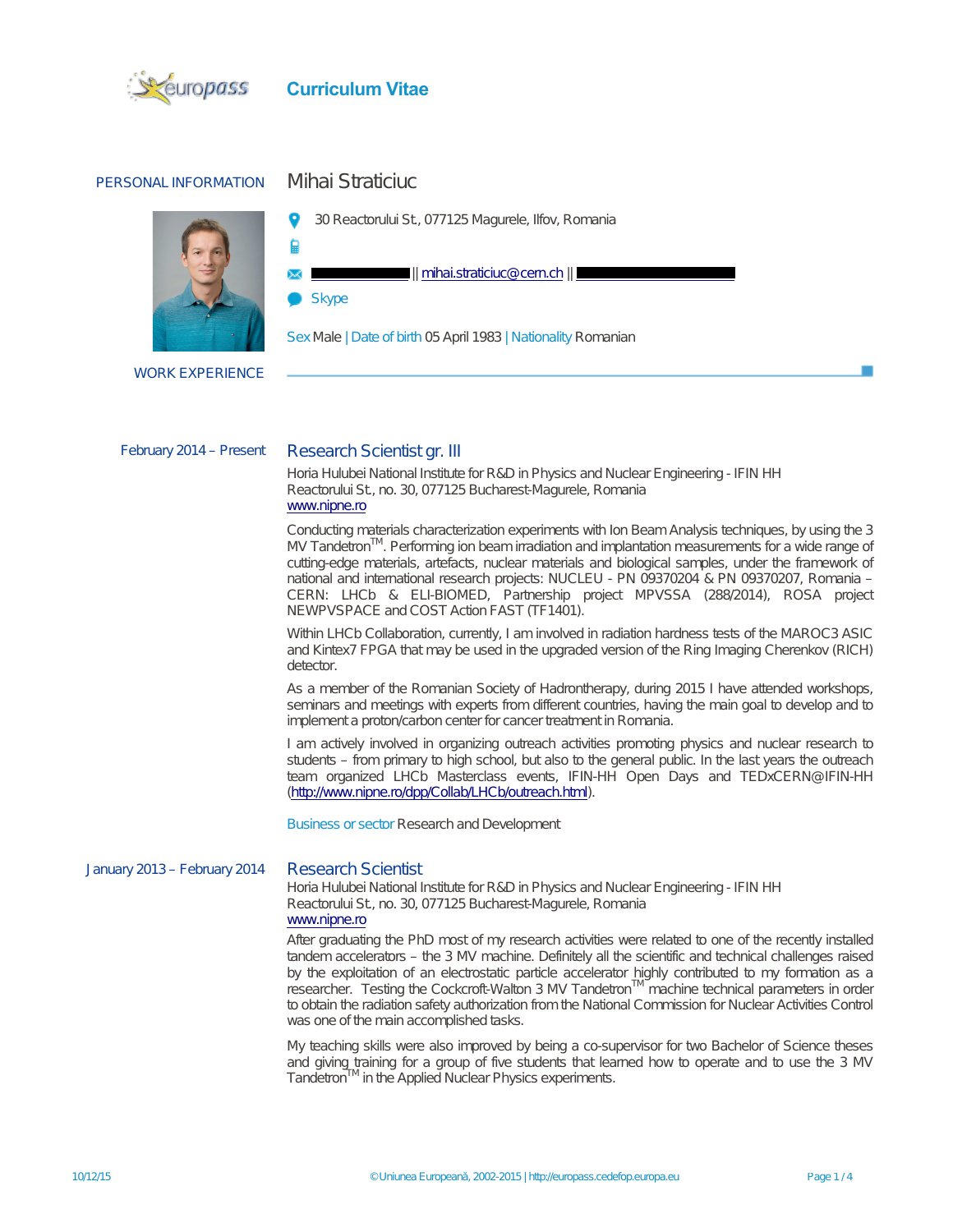Business or sector Research and Development

| September 2007 - December     | <b>Research Assistant</b>                                                                                                                                                                                                                                                                                                                                                                                                                                                                                                                                                    |
|-------------------------------|------------------------------------------------------------------------------------------------------------------------------------------------------------------------------------------------------------------------------------------------------------------------------------------------------------------------------------------------------------------------------------------------------------------------------------------------------------------------------------------------------------------------------------------------------------------------------|
| 2012                          | Horia Hulubei National Institute for R&D in Physics and Nuclear Engineering - IFIN HH<br>Reactorului St., no. 30, 077125 Bucharest-Magurele, Romania<br>www.nipne.ro                                                                                                                                                                                                                                                                                                                                                                                                         |
|                               | The central topic approached during the MSc and PhD years consisted in developing a<br>monoenergetic slow positron electrostatic accelerator used for Positron Annihilation Spectroscopy<br>(PAS) studies at IFIN-HH, research that was mainly performed in the framework of the CEEX M1-C2-<br>8062 project.                                                                                                                                                                                                                                                                |
|                               | A secondary activity was represented by nanomaterials analysis using nuclear methods as: IBA<br>(Nuclear Reaction Analysis, Particle Induced X-Ray Emission and Rutherford Backscattering<br>Spectroscopy) and X-Ray Fluorescence Spectroscopy. The results were reported in two national<br>Partnership projects - NUCNANO (72191) and MInNA (72162), and also in the COST action<br>COINAPO (MP0902).                                                                                                                                                                      |
|                               | During the 2012 summer I was involved in the 3 MV Tandetron accelerator commissioning and<br>preliminary tests at IFIN-HH.                                                                                                                                                                                                                                                                                                                                                                                                                                                   |
|                               | Since December 2010 I became a member of the LHCb Collaboration: implementing PYTHIA 6<br>tunings in Gauss software framework, tuning the MC generators to contribute to a LHCb specific<br>optimization which is not only a way of putting to good use the minimum bias physics results, but plays<br>a key role for the New Physics searches. This work was used in studying the hyperon production at 7<br>TeV at LHCb.                                                                                                                                                   |
|                               | <b>Business or sector Research and Development</b>                                                                                                                                                                                                                                                                                                                                                                                                                                                                                                                           |
| <b>EDUCATION AND TRAINING</b> |                                                                                                                                                                                                                                                                                                                                                                                                                                                                                                                                                                              |
| October 2009 - September 2012 | <b>PhD</b> in Physics<br><b>EQF</b> level 8<br>University of Bucharest, Faculty of Physics, Atomistilor St., no. 405, 077125, Bucharest-Magurele,<br>Romania<br>www.fizica.unibuc.ro<br>"Positron source experimental model for multidisciplinary applications" is the title of my PhD thesis.<br>The main task consisted in developing and building an electrostatic accelerator for positrons in the 0.1<br>- 50 keV range. The main application for this facility is Positron Annihilation Spectroscopy, a nuclear<br>analysis tool widely used in the materials science. |
|                               |                                                                                                                                                                                                                                                                                                                                                                                                                                                                                                                                                                              |
| October 2007 - February 2009  | <b>MSc</b><br><b>EQF</b> level 8<br>University of Bucharest, Faculty of Physics, Atomistilor St., no. 405, 077125, Bucharest-Magurele,<br>Romania<br>www.fizica.unibuc.ro<br>Positron Annihilation Spectroscopy, Coincidence Doppler Broadening Spectroscopy applied on<br>gamma ray irradiated polyurethane membranes.                                                                                                                                                                                                                                                      |
| October 2003 - June 2007      | B. Sc.<br><b>EQF</b> level 7<br>Alexandru Ioan Cuza University of Iasi, Faculty of Physics, 11, Carol I Blvd., 700506, Iasi, Romania<br>www.phys.uaic.ro<br><b>Medical Physics</b>                                                                                                                                                                                                                                                                                                                                                                                           |
| <b>PERSONAL SKILLS</b>        |                                                                                                                                                                                                                                                                                                                                                                                                                                                                                                                                                                              |
| Mother tongue(s)              | Romanian                                                                                                                                                                                                                                                                                                                                                                                                                                                                                                                                                                     |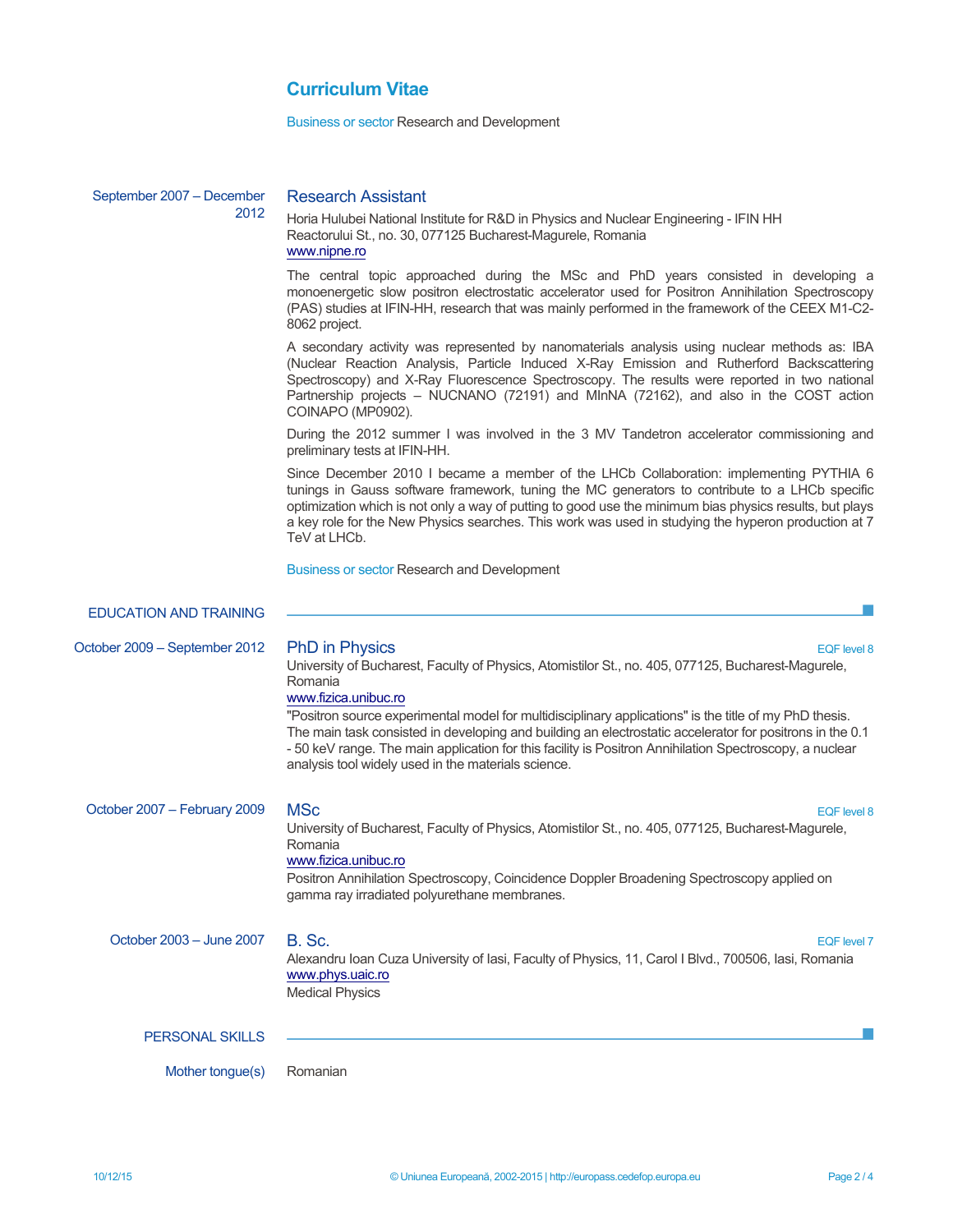| Listening<br>C <sub>2</sub><br><b>B1</b><br>A2                                                                                                                                                                                                                                                                                                                                                                                                                                                                                                                                                                        | Reading<br>C <sub>1</sub><br><b>B1</b><br>A2         | Spoken interaction<br>C <sub>1</sub><br>A2                                                                                                                            | Spoken production<br>C <sub>1</sub>     | C <sub>1</sub>                                                                                                                                                                                                                                                                                                                                                                                                                                                                                                                                                                                                                                                                                                                                                                                                                                                                                                                                                                                   |
|-----------------------------------------------------------------------------------------------------------------------------------------------------------------------------------------------------------------------------------------------------------------------------------------------------------------------------------------------------------------------------------------------------------------------------------------------------------------------------------------------------------------------------------------------------------------------------------------------------------------------|------------------------------------------------------|-----------------------------------------------------------------------------------------------------------------------------------------------------------------------|-----------------------------------------|--------------------------------------------------------------------------------------------------------------------------------------------------------------------------------------------------------------------------------------------------------------------------------------------------------------------------------------------------------------------------------------------------------------------------------------------------------------------------------------------------------------------------------------------------------------------------------------------------------------------------------------------------------------------------------------------------------------------------------------------------------------------------------------------------------------------------------------------------------------------------------------------------------------------------------------------------------------------------------------------------|
|                                                                                                                                                                                                                                                                                                                                                                                                                                                                                                                                                                                                                       |                                                      |                                                                                                                                                                       |                                         |                                                                                                                                                                                                                                                                                                                                                                                                                                                                                                                                                                                                                                                                                                                                                                                                                                                                                                                                                                                                  |
|                                                                                                                                                                                                                                                                                                                                                                                                                                                                                                                                                                                                                       |                                                      |                                                                                                                                                                       |                                         |                                                                                                                                                                                                                                                                                                                                                                                                                                                                                                                                                                                                                                                                                                                                                                                                                                                                                                                                                                                                  |
|                                                                                                                                                                                                                                                                                                                                                                                                                                                                                                                                                                                                                       |                                                      |                                                                                                                                                                       | A2                                      | A <sub>2</sub>                                                                                                                                                                                                                                                                                                                                                                                                                                                                                                                                                                                                                                                                                                                                                                                                                                                                                                                                                                                   |
|                                                                                                                                                                                                                                                                                                                                                                                                                                                                                                                                                                                                                       |                                                      | A <sub>1</sub>                                                                                                                                                        | A <sub>1</sub>                          | A <sub>1</sub>                                                                                                                                                                                                                                                                                                                                                                                                                                                                                                                                                                                                                                                                                                                                                                                                                                                                                                                                                                                   |
|                                                                                                                                                                                                                                                                                                                                                                                                                                                                                                                                                                                                                       | Common European Framework of Reference for Languages | Levels: A1/A2: Basic user - B1/B2: Independent user - C1/C2: Proficient user                                                                                          |                                         |                                                                                                                                                                                                                                                                                                                                                                                                                                                                                                                                                                                                                                                                                                                                                                                                                                                                                                                                                                                                  |
| Able to communicate effectively with a wide range of colleagues, by showing interest, carefully<br>listening to needs and appropriately adjusting my message, as demonstrated during my time at IFIN-<br>HH. Strong presentation skills and confidence demonstrated by experience of delivering presentations<br>in many scientific events, national and international conferences and workshops.                                                                                                                                                                                                                     |                                                      |                                                                                                                                                                       |                                         |                                                                                                                                                                                                                                                                                                                                                                                                                                                                                                                                                                                                                                                                                                                                                                                                                                                                                                                                                                                                  |
| Excellent skills in coordination and administration of people, projects and budgets at work. Good<br>experience with national research Partnership Grants. Responsible for organizing scientific seminars<br>and training sessions for students at the 3 MV Tandetron™ facility.                                                                                                                                                                                                                                                                                                                                      |                                                      |                                                                                                                                                                       |                                         |                                                                                                                                                                                                                                                                                                                                                                                                                                                                                                                                                                                                                                                                                                                                                                                                                                                                                                                                                                                                  |
| PhD and M.Sc. in Physics with extensive experience in the field of positron annihilation spectroscopy<br>and nanomaterials analysis by using nuclear techniques. Proficiency in reading, writing and speaking<br>English and Romanian, basic user with French and Italian. Excellent social skills, including work with<br>other people in multicultural environments.                                                                                                                                                                                                                                                |                                                      |                                                                                                                                                                       |                                         |                                                                                                                                                                                                                                                                                                                                                                                                                                                                                                                                                                                                                                                                                                                                                                                                                                                                                                                                                                                                  |
| Excellent IT skills, including the use of new and innovative research simulation software such as:<br>Lorentz 3D, CST Particle Studio, FEMM and Molflow.<br>Excellent technical skills and competences in using specific equipments and devices for the<br>preparation, characterization and applications of positron annihilation spectroscopy and ion beam<br>nuclear analysis experiments.<br>Advanced skills regarding using computers in scientific research (experimental data processing -<br>ROOT, Origin, SimNRA, GUPIX; graphic design - CorelDRAW; text & presentations editing - Office<br>suite, LaTeX). |                                                      |                                                                                                                                                                       |                                         |                                                                                                                                                                                                                                                                                                                                                                                                                                                                                                                                                                                                                                                                                                                                                                                                                                                                                                                                                                                                  |
| B                                                                                                                                                                                                                                                                                                                                                                                                                                                                                                                                                                                                                     |                                                      |                                                                                                                                                                       |                                         |                                                                                                                                                                                                                                                                                                                                                                                                                                                                                                                                                                                                                                                                                                                                                                                                                                                                                                                                                                                                  |
|                                                                                                                                                                                                                                                                                                                                                                                                                                                                                                                                                                                                                       |                                                      |                                                                                                                                                                       |                                         |                                                                                                                                                                                                                                                                                                                                                                                                                                                                                                                                                                                                                                                                                                                                                                                                                                                                                                                                                                                                  |
| 1.<br>2.<br>2016<br>3.<br>4.<br>6.                                                                                                                                                                                                                                                                                                                                                                                                                                                                                                                                                                                    |                                                      |                                                                                                                                                                       |                                         |                                                                                                                                                                                                                                                                                                                                                                                                                                                                                                                                                                                                                                                                                                                                                                                                                                                                                                                                                                                                  |
|                                                                                                                                                                                                                                                                                                                                                                                                                                                                                                                                                                                                                       | 7.                                                   | $14^{\text{th}}$ - $18^{\text{th}}$ of November 2016<br>26 <sup>th</sup> - 30 <sup>th</sup> of September 2016<br>$18^{\text{th}} - 19^{\text{th}}$ of September, 2015 | Romania, $21st - 22nd$ of October, 2016 | 1st IPERION CH Training Camp - Heritage Science in Practice, Heritage School of Nájera, Spain,<br>$INT-WS2$ Niobium Implantation Studies, CAARI2016, 24 <sup>th</sup> Conference on Application of<br>Accelerators in Research and Industry, Fort Worth, Texas, $30th$ of October $-4th$ of November,<br>Electrostatic Ion Accelerators at IFIN-HH, SHEP2016, Stefan cel Mare University, Suceava,<br>New External Ion Beam Analysis Setup at the IFIN-HH 3 MV TANDETRON™, Joint ICTP-IAEA<br>Advanced Workshop on High Sensitivity 2D & 3D Characterisation and Imaging with Ion Beams,<br>5. Particle Accelerators: Multi-tools for Science, Education and Technology, CSSP2016,<br>Carpathian Summer School of Physics, Sinaia, Romania, 26 <sup>th</sup> of June - 09 <sup>th</sup> of July, 2016<br>ENLIGHT 2015, The European Network for LIGht ion Hadron Therapy Meeting, Krakow, Poland,<br>Technology & Applications of Particle Accelerators, Joint Universities Accelerator School - |